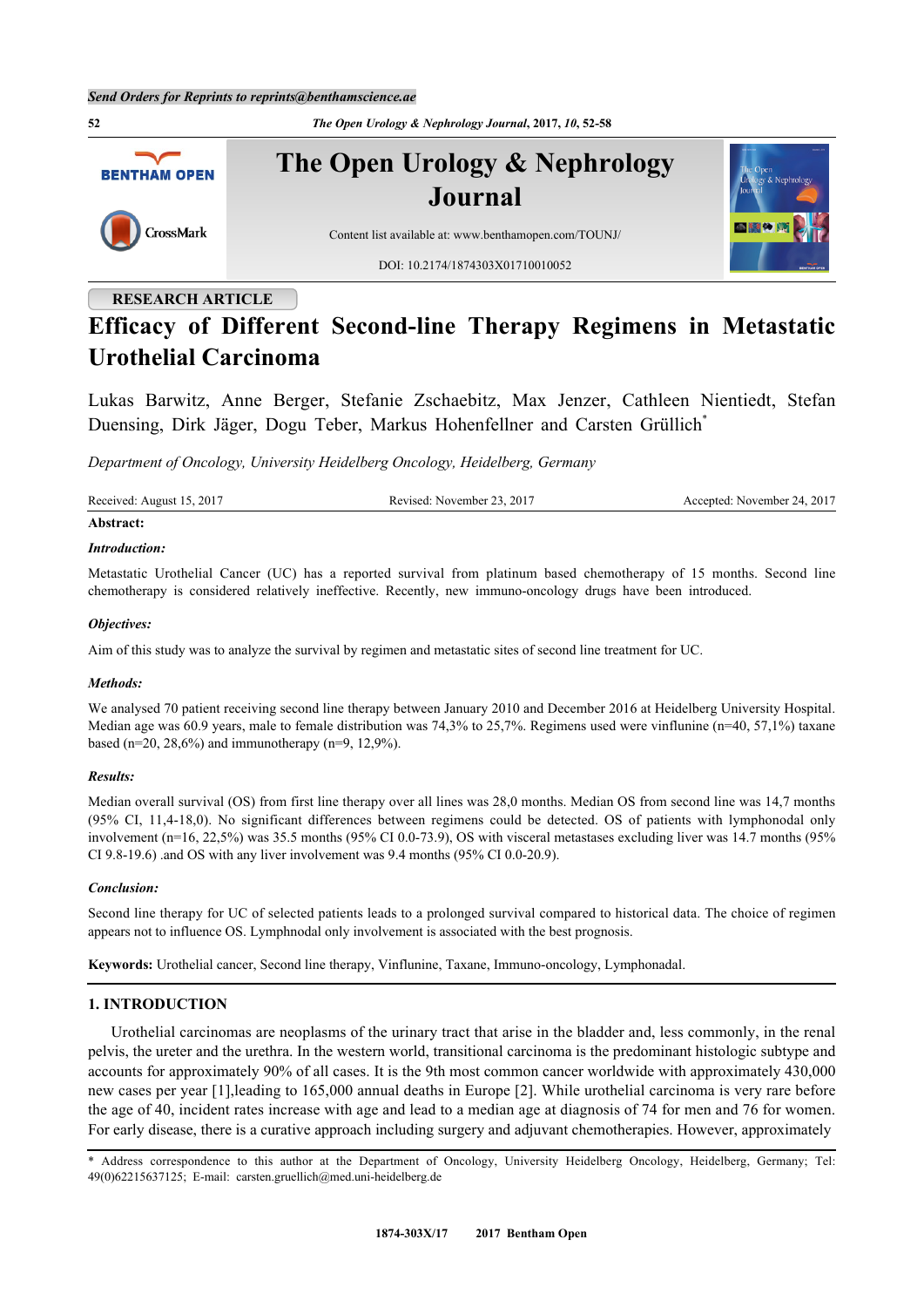25% of patients initially present with metastatic disease and up to 50%develop them after cystectomy [\[3](#page-5-2)]. Hence, systemic palliative treatment is needed for many patients. With the most active, cisplatin-based treatment regimens, the median Overall Survival (OS) is reported with 15 months [\[4](#page-5-3), [5](#page-6-0)]. Data concerning the efficacy of second-line chemotherapies are scarce, and only one phase III trial including 370 patients showed superiority of vinflunine over best supportive care (BSC)(6.9 versus 4.6 months). However, this trial did not reach statistical significance. Imbalances in prognostic factors between the treatment arms have led to controversial discussion of these results [[6\]](#page-6-1) Based on these results vinflunine is approved in Europe but not in the US [[7](#page-6-2)]. Smaller phase II trial suggest some, though limited activity for single agent treatment with cytotoxic substances such as pemetrexed, taxanes [\[8](#page-6-3) - [11\]](#page-6-4) or oxaliplatin [\[12\]](#page-6-5). Recently, oncologic treatment options have widened substantially with the new field of Immune-Oncology (IO) also called immune-checkpoint inihibitors such as ipilimumab, pembrolizumab, nivolumab and atezolizumab, and those agents have shown promising activity in urothelial carcinoma [\[13](#page-6-6) - [15\]](#page-6-7). Atezolizumab, a Programmed cell Death Ligand-1 (PDL-1) antibody and the Programmed cell Death 1 (PD-1) antibodies nivolumab and pembrolizumab were approved for treatment of patients refractory to platinum containing chemotherapy.

In our study, we retrospectively analyzed the outcome of second-line systemic treatment in patients with metastastic urothelial carcinoma with the aim of assessing overall survival from second line according to chosen regimen and survival across all lines. We further investigated the oncological outcomes according to metastatic sites involved. Lastly, we analyzed toxicities according to CTC criteria.

# **2. PATIENTS AND METHODS**

We retrospectively analyzed patients who started palliative systemic treatment for Advanced Urothelial Carinoma (AUC) at our institution between January 2010 and December 2016. The data were obtained from the National Center for Tumor Diseases (Nationales Centrum für Tumorerkrankungen, NCT) Clinical Cancer Registry, a prospectively maintained database. The project was approved by the Heidelberg Ethics Committee (EKHD 0115). All patients had uniformly received a standard first-line therapy with either gemcitabin/cisplatin or Carboplatin for patients who weren't eligible for cisplatin, gemcitabin mono or a platin and taxan combination. Inclusion criteria for this analysis were the histological confirmation of urothelial carcinoma, metastatic or locally advanced, incurable disease and the start of a taxane, vinflunine or Immuno-oncology based second-line therapy regimen. The observation period for each patient started with initiation of second-line systemic treatment. The follow-up period for this analysis ended on 1st December 2016. Baseline patient characteristics were summarized using descriptive analysis.

# **2.1. Assessment**

Clinical data were routinely collected and documented by the attending oncologists and medical staff via an electronic medical record. Information included Eastern Cooperative Oncology Group Performance Status (ECOG PS), start and stop date of systemic treatment, toxicities and consecutive dosage reductions of treatment, reasons for treatment interruptions, response to therapy, date of progression, and date of death. Side effects were registered according to the U.S. National Cancer Institute´s Common Terminology Criteria for Adverse Events (CTCAE). Treatment was continued until clinically relevant or Response Evaluation Criteria in Solid Tumors (RECIST)-based radiographic progression, death, or intolerable toxicity occurred. Response was assessed by computed tomography or magnetic resonance imaging scans obtained according to the RECIST v1.1 criteria.

### **2.2. Statistical Analysis**

Baseline patient characteristics were summarized using descriptive analysis. Overall Survival (OS) was calculated by Kaplan-Meier estimates. Log rank tests (Mantel-Cox) were used to compare OS across those groups; further tests were performed for subgroups according to different regimens and different metastatic sites. p values of <.05 were considered significant. OS was calculated from the date of start of systemic treatment to the date of death or date of last follow-up (censored patients). Statistical analyses were conducted using the SPSS v21 software.

# **3. RESULTS**

<span id="page-1-0"></span>Of 841 patients with UC treated between January 2010 and December 2016 at the Urothelial Cancer Center of the NCT in Heidelberg 146 received first line treatment and of these 70 patients received a further second-line treatment. and were considered for this analysis. Of those 70 patients 24 patients received an additional third-line. Patient characteristics and therapies are summarized in Table **[1](#page-1-0)**.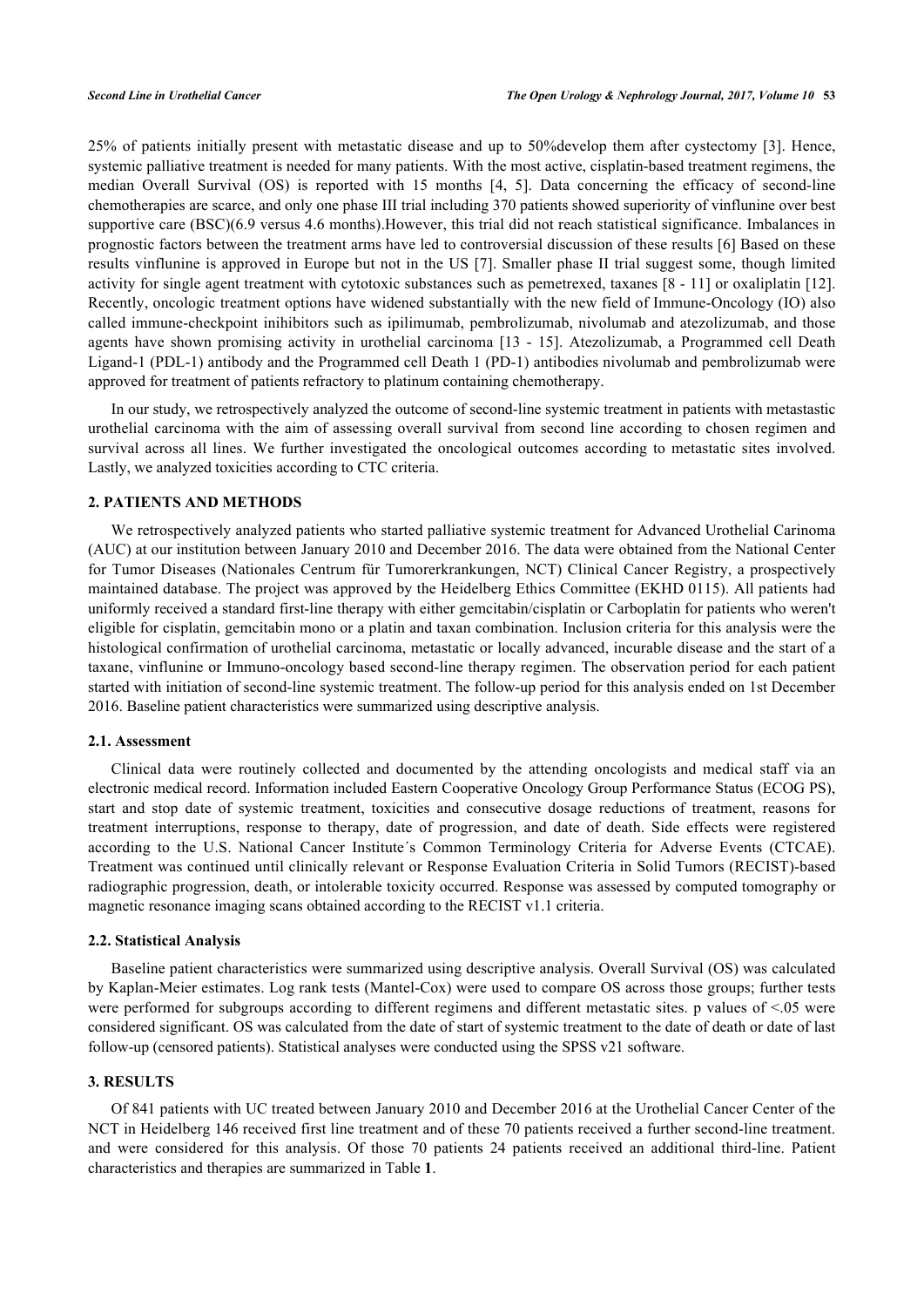**Table 1. Patient characteristics and therapies.**

| Patient Characteristics                   | <b>Diagnosis</b>  | 1st line          | 2nd line          |
|-------------------------------------------|-------------------|-------------------|-------------------|
| No. of patients                           | 70                | 70                | 70                |
| Age, years, median (range)                | 59,1<br>$(19-83)$ | 59,2<br>$(19-83)$ | 60.9<br>$(19-83)$ |
| $<$ 65 (%)                                | 46 65,7           | 46 65,7           | 44 62,9           |
| $>65$ (%)                                 | 24 34 3           | 24 34 3           | 27 6 37,1         |
| Gender, M/F ratio                         | 52/18             | 52/18             | 52/18             |
| $ECOG (0-1)/(2-3)$                        | 70/0              | 70/0              | 61/9              |
| Metastatic disease                        | 41                | 65                | 70                |
| <b>Metastatic Site</b>                    |                   |                   |                   |
| LYM only $(\% )$                          | 24(34,3)          | 27(38,6)          | 16(22,9)          |
| HEP $(% )$                                | 5(7,1)            | 10(14,3)          | 21(30)            |
| Visceral other than HEP $(\% )$           | 7(10)             | 28(40)            | 33(47,1)          |
| Treatment discontinuation due to toxicity |                   | 2                 | 4                 |

Abbreviations: ECOG 1⁄4 Eastern Cooperative Oncology Group; LYM lymphatic; HEP hepatic

# **3.1. Patient Demographics**

Median age at the start of second-line treatment was 60,9 years, age distribution was 52 males (74,3%) and 18 females (25,7%). Overall patients presented in good condition measured by ECOG performance score at the beginning of second-line treatment. ECOG 0-1 performance scores were predominant in all second-line regimes' patients (n=18, 90,0% in taxane arm; n=33, 82,5% in vinflunine arm and n=9, 100,0% in Immuno arm) (Table **[1](#page-1-0)**). Distribution of the metastatic site at start of second-line treatment was visceral other than hepatic metastases n=33 (47.1%), any hepatic metastases n= 21 (30%) and lymphonadal involvement only n=16 (22,9%) (Table **[1](#page-1-0)**). All detailed 2nd-line patient demographic information can be found in Table **[2](#page-2-0)**.

### **3.2. Chemotherapy and Toxicities**

The majority of patients received vinflunine as a second-line therapy (n=40, 57,1%). Other second-line therapies included a taxane based regime (n=20, 28,6%) or Immunotherapy (N=9, 12,9%) (Table**2**). In third-line patients received a platin based regime (n=8, 33,3%), a taxane based regime (n=7, 29,2%), vinflunine (n=5, 20,8%) or immunooncology (n=4, 16,7%) (Table **[2](#page-2-0)**). Overall, treatments were well tolerated. Only 4 cases of treatment discontinuation due to toxicity were reported in second-line which occurred in two cases of taxane based (hematological failure, renal failure) and two cases of vinflunine based therapy (overall performance aggravation, hypertensive lapse). The main reason for drug discontinuation was progressive disease in 32 (45,7%) patients in the second line and 13 (54,2%) in the third line; and death in 8 patients in the second line (11.4%) and 2 (8,3%) in the third line. Adverse events measured by CTC (Common Toxicity Criteria) score were mainly lower (CTC 1-2) hematological (n=29, 41,4%), pain- (n=23, 32,9) or nausea-related (n=17, 24,3%) and could be found in all second-line regimes. There were four cases of grade III and two cases of grade IV hematological toxicity in taxane based regimes; and also one case of grade IV in vinflunine treated patients. Additional two cases of grade III diarrhea as well as two cases of grade III nausea were reported in immunotherapy treatments.

| <b>Characteristics</b>            | <b>Taxane</b>  | <b>Vinflunine</b>                                                 | 10                | <b>Gem/Platin</b> | <b>Total</b>      |
|-----------------------------------|----------------|-------------------------------------------------------------------|-------------------|-------------------|-------------------|
| No. of patients $(\% )$           | 20 28,6        | 40 57,1                                                           | 9 1 2.9           | 11,4              | 70                |
| $OS$ median $\pm SD^1$<br>(month) | $18.6 \pm 3.0$ | $12.3 \pm 0.2$                                                    | $14.5 \pm 4.0$    |                   | $14,7 \pm 2,1$    |
| $ECOG 0-1/2-3$<br>(%)             |                | 18/2 (90/10) 33/7 (82,5/17,5)                                     | $9/0$ (100/0)     | $1/0$ (100/0)     | 61/9(87,1/12,9)   |
| Age group $1/2$ (%)               |                | $14/6$ (70/30) $\left  25/15 \right $ (62,5/37,5) 5/4 (55,6/44,4) |                   | 0/1<br>(0/100)    | 44/26 (62,9/37,1) |
| Alive/deceased (%)                | 12/8(60/40)    | 24/16(60/40)                                                      | $5/4$ (55,5/44,4) | 0/1               | 41/29 (58,6/41,4) |
| Received 3rd line $(\% )$         | 7(35)          | 14(35)                                                            | 3(33,3)           | 0(0)              | 24(34,3)          |
| Metastatic Site                   |                |                                                                   |                   |                   |                   |
| LYM only $(\% )$                  | 7(35)          | 7(17,5)                                                           | 2(22,2)           | $\Omega$          | 16                |

<span id="page-2-0"></span>**Table 2. Characteristics of second line treatment and adverse events.**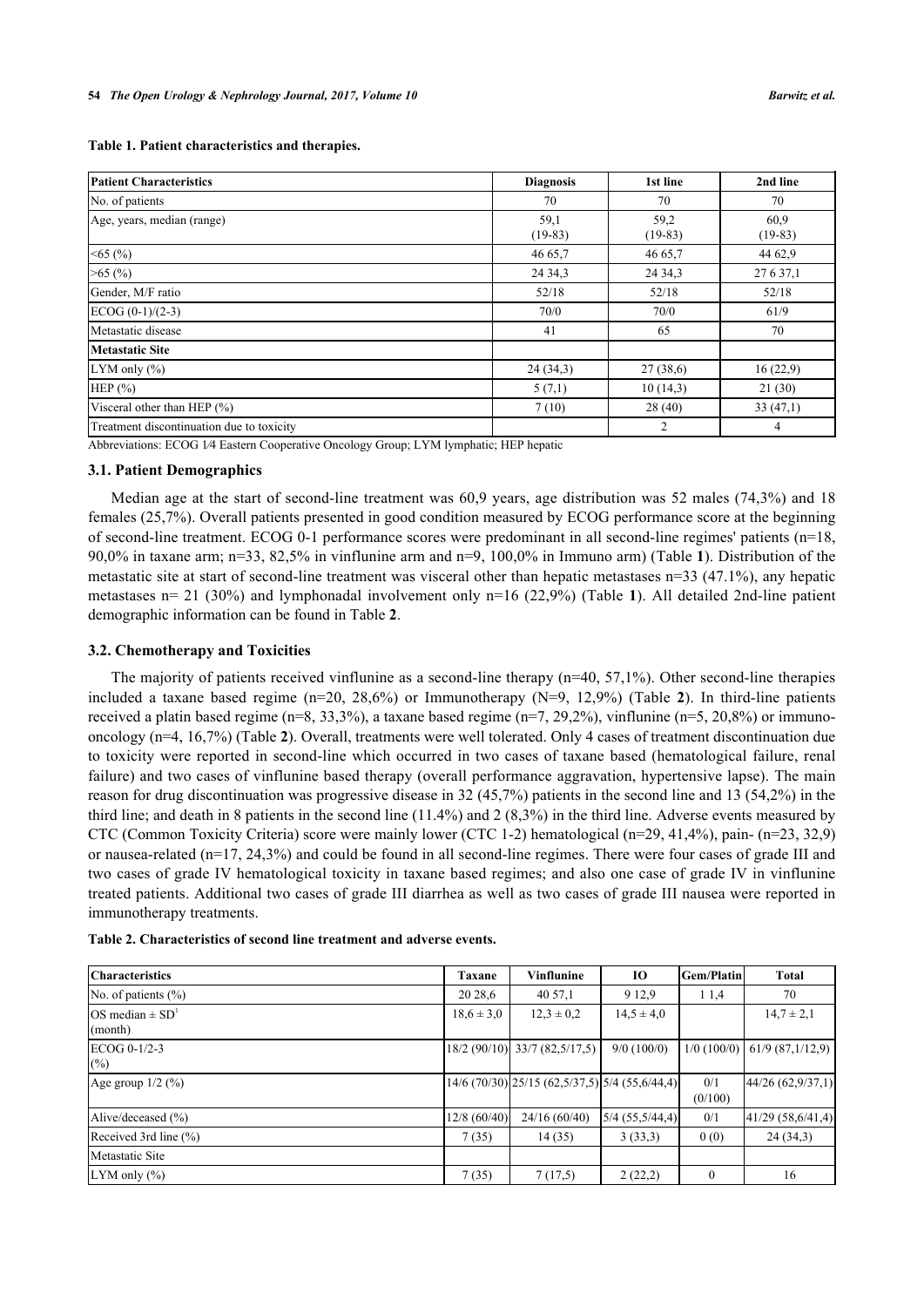*(Table ) contd.....*

| <b>Characteristics</b>                      | <b>Taxane</b> | <b>Vinflunine</b> | 10             | Gem/Platin   | <b>Total</b>   |
|---------------------------------------------|---------------|-------------------|----------------|--------------|----------------|
| HEP $(\% )$                                 | 5(25)         | 11(27,5)          | 5(55,5)        | $\mathbf{0}$ | 21             |
| Visceral other than HEP $(\% )$             | 8(40)         | 22(55)            | 2(22,2)        |              | 33             |
| <b>Best remission</b>                       |               |                   |                |              |                |
| CR                                          |               | $\theta$          | $\theta$       | $\Omega$     |                |
| PR                                          | 3             | 3                 | $\Omega$       | $\theta$     | 6              |
| SD <sup>2</sup>                             | 4             | $\overline{4}$    | 3              | $\Omega$     | 11             |
| PD                                          | 4             | 23                | 5              | $\mathbf{0}$ | 32             |
| N/A                                         | 8             | 10                | $\overline{c}$ |              | 20             |
| No. of adverse events, all grades (CTC 3-4) |               |                   |                |              |                |
| Hematological                               | 11(6)         | 12(1)             | 5(0)           | 1(0)         | 29(7)          |
| Nausea                                      | 3(0)          | 8(0)              | 5(2)           | 1(0)         | 17(0)          |
| Vomiting                                    | 1(0)          | 2(0)              | 1(0)           | 1(0)         | 5(0)           |
| Diarrhea                                    | 1(0)          | 1(0)              | 3(2)           | $\mathbf{0}$ | 5(2)           |
| Pain                                        | 5(1)          | 14(3)             | 3(0)           | 1(0)         | 23(4)          |
| <b>PNP</b>                                  | 4(0)          | 1(0)              | 2(0)           | $\mathbf{0}$ | 7(0)           |
| Treatment discontinuation due to toxicity   | 2             | $\overline{2}$    | $\mathbf{0}$   | $\mathbf{0}$ | $\overline{4}$ |

Abbreviations: IO Immuno Oncology; Gem/Platin Gemctiabin/Platin; OS overall survival; ECOG 1⁄4 Eastern Cooperative Oncology Group; SD<sup>1</sup> standard deviation; CR complete remission; PR part remission; SD<sup>2</sup> stable disease; PD progressive disease; CTC Common Toxicity Criteria; PNP polyneuropathy

### **3.3. Survival Analysis**

Overall Survival (OS) from the start of first line was 28,0 months (95% confidence interval (CI), 17,5-38,5). (Fig. **[1A](#page-3-0)**, **[1B](#page-3-0)**) Median OS from the time of 2nd-line initiation was 14,7 months (95% CI, 11,4-18,0) (Fig. **[2A](#page-3-1)**), taxane based regimes presented with an OS of 18,6 months (95% CI, 12,7-24,5); vinflunine based regimes with an OS of 12,3 months (95% CI, 12,0-12,7) and immuno-oncology with an OS of 14,5 months (95% CI, 6,5-22,4) and no statistically significant differences (Fig. **[2B](#page-3-1)**). Best response achieved in second-line was Complete Remission (CR) in 1 case of taxane (1,4%), partial remission (PR) in 8,6% (3 in taxane and 3 in vinflunine) and Stable Disease (SD) in 11,4% (2 in taxane, 3 in vinflunine and 3 in immunotherapy) of patients. vinflunine (Table **[1](#page-1-0)**) Differences in survival could be observed depending on metastatic organ involvement. . While the median OS for patients with lymphonodal metastases only was 35,6 months (95% CI, 0,0-73,9), patients with hepatic metastases had a median OS of 9,4 months (95% CI, 0,0-20,9) and patients with visceral metastases other than hepatic had a median OS of 14,7 months (95% CI, 9,8-19,6). The difference between lymphonodal only and hepatic metastases was significant ( $p=0.025$ ) as well as the difference between hepatic and visceral other than hepatic metastases (p=0,035) (Fig. **[2B](#page-3-1)**).

<span id="page-3-0"></span>

<span id="page-3-1"></span>**Fig. (1).** Kaplan Meier curves for overall survival of all patients from first line treatment (A) and from second line treatment (B).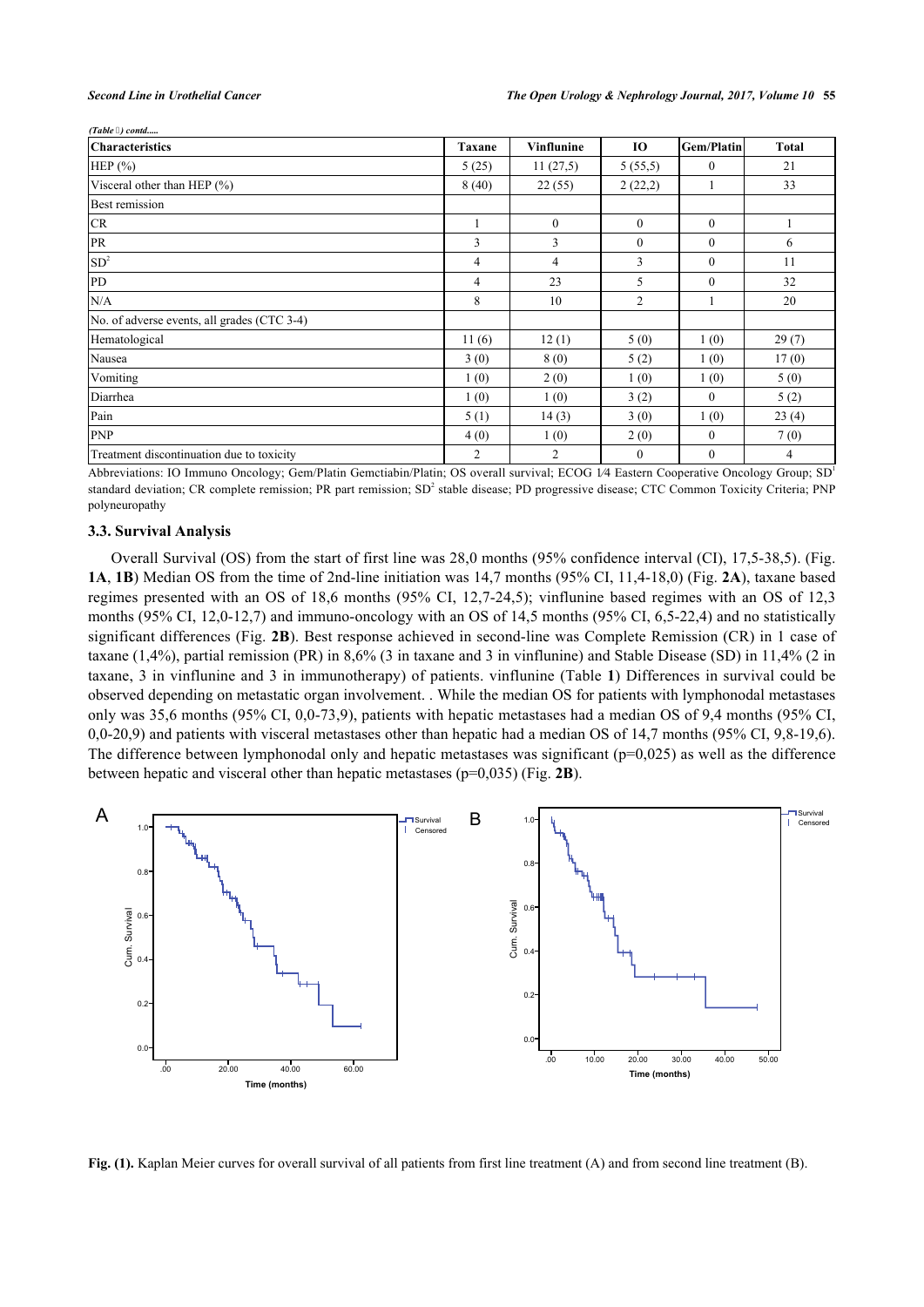

**Fig. (2).** Kaplan Meier curves for overall survival in second line according to treatment regimen (A) and according to metastatic spread (B).

# **4. DISCUSSION**

Though UC is considered a chemo-sensitive disease literally all patients finally progress or relapse and die from the disease. As with all tumor diseases the most benefit can be achieved in first line treatment. Here, gemcitabine and cisplatin have largely replaced the more toxic combination of MVAC [[16\]](#page-6-8). However, many patients are no candidates for cisplatin due to reduced renal function. For those patients carboplatin remains an option, although being less efficacious than cisplatin. As for second line after becoming refractory to platinum agents the evidence of clinical activity is low. Currently only vinflunine is approved for second in Europe but not in the U.S. due to a phase III trial that failed to reach statistical significance [[7](#page-6-2)]. Further substances like taxenes and oxaliplatin have shown activity but only in small phase II trials [[9,](#page-6-9) [10\]](#page-6-10) and small retrospective series [[17\]](#page-6-11) Promising new agents are the anti-PD1 directed antibodies that showed significant activity in early trials. Lately, the first randomized phase III trial comparing anti-PD1 therapy against conventional chemotherapy has been presented and shows a statistically significant survival benefit [\[15](#page-6-7)]. The data presented in this study reflect the current praxis in second line. Most patients received vinflunine, the second largest group a taxane based regimen, while relatively few patients already were treated with anti-PD1 directed therapy, either within a clinical trial or following the approval of atezolizumab. For our patients we found a median survival of 14 months, which is much better than those reported in prospective trials and likely reflects a center effect of patient selection. In accordance with this we found mostly patients with favorable clinical performance to have received a second line therapy. It is well known that performance is the strongest predictor of OS for UC patients [\[18\]](#page-6-12). For the type of therapy chosen we could not detect any differences between vinflunine, taxanes or anti-PD1 immuno-oncology. As for immuno-oncology, the cohort is too small to detect differences to chemotherapy. However, non-inferiorty to chemotherapy is observed in this cohort, presumably with lower toxicity as reported by current trials [[15\]](#page-6-7). As for chemotherapy these data appear to confirm the efficacy of a taxane based regimen compared to vinflunine without any superiority of either choice. When we analyzed the pattern of metastatic sites, lymphonodal metastatic spread only defined the best prognostic group as previously reported [[19\]](#page-6-13) compared to visceral spread, particularly hepatic spread showing the worst prognosis. Very few of our patients received a further  $3<sup>rd</sup>$  line and its use was balanced between different treatment groups, thus its influence on OS is limited. The overall toxicities were generally moderate (all grades: n=86) and mainly hematological or gastrointestinal. To assess the cumulative survival we analyzed the total OS across all lines of therapy. Here we found a cumulative OS of 28 months, which is much longer than expected from the published first line data and confirms the clinical meaningfulness of second line therapy for selected patients with metastatic UC. Limitations of our study are its relatively low numbers, the single center character and its retrospective nature. Hence, the data must be interpreted with the patient selection and large center effects in mind.

# **CONCLUSION**

In conclusion selected patients with good performance status who fail after  $1<sup>st</sup>$  line platinum based therapy strongly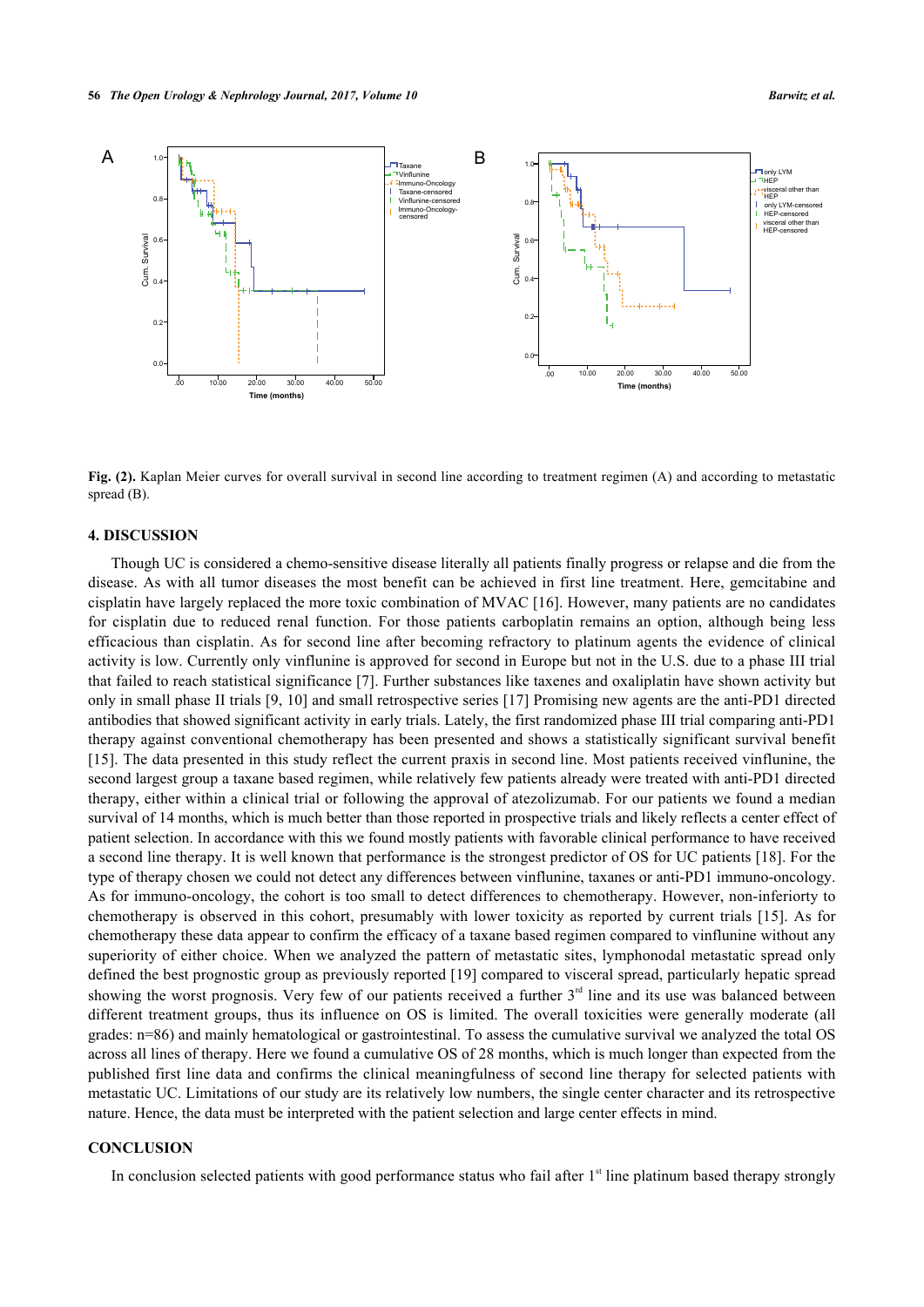benefit from second line therapy regardless of the regimen chosen and with acceptable toxicity. A median OS of over one year can be achieved with second line treatment for these patients. This results in a cumulative median OS across all of 28 months, which exceeds the historical data by far. The new immuno-oncology substances may well contribute to further extension of life expectancy for the majority of patients in the future.

# **AUTHORS CONTRIBUTIONS**

- L. Barwitz: Data collection and analysis, manuscript writing
- A. Berger: Data collection, manuscript writing
- S.Zschäbitz: Data collection
- M. Jenzer: Data collection
- C. Nientiedt: Data collection
- S. Duensing: Data collection
- D. Jäger: Data collection
- D.Teber: Data collection
- M. Hohenfellner: Data collection

C. Grüllich: Project development, Data collection and analysis, Manuscript writing and editing, Manuscript approval

# **ETHICS APPROVAL AND CONSENT TO PARTICIPATE**

The project was approved by the Heidelberg Ethics Committee (EKHD 0115).

### **HUMAN AND ANIMAL RIGHTS**

All procedures performed in studies involving human participants were in accordance with the ethical standards of the institutional and/or national research committee and with the 1964 Helsinki declaration and its later amendments or comparable ethical standards.

# **CONSENT FOR PUBLICATION**

Not applicable.

# **CONFLICT OF INTEREST**

The authors declare no conflict of interest, financial or otherwise.

# **ACKNOWLEDGEMENTS**

The NCT is supported by the University Hospital of Heidelberg, in cooperation with the Medical Faculty Heidelberg, the German Cancer Research Center (DKFZ) and by the German Cancer Aid (Deutsche Krebshilfe).

# **REFERENCES**

- <span id="page-5-0"></span>[1] Torre LA, Bray F, Siegel RL, Ferlay J, Lortet-Tieulent J, Jemal A. Global cancer statistics, 2012. CA Cancer J Clin 2015; 65(2): 87-108. [\[http://dx.doi.org/10.3322/caac.21262](http://dx.doi.org/10.3322/caac.21262)] [PMID: [25651787\]](http://www.ncbi.nlm.nih.gov/pubmed/25651787)
- <span id="page-5-1"></span>[2] Marcos-Gragera R, Mallone S, Kiemeney LA, *et al.* Urinary tract cancer survival in Europe 1999-2007: Results of the population-based study EUROCARE-5. Eur J Cancer 2015; 51(15): 2217-30. [\[http://dx.doi.org/10.1016/j.ejca.2015.07.028\]](http://dx.doi.org/10.1016/j.ejca.2015.07.028) [PMID: [26421824](http://www.ncbi.nlm.nih.gov/pubmed/26421824)]
- <span id="page-5-2"></span>[3] Svatek RS, Siefker-Radtke A, Dinney CP. Management of metastatic urothelial cancer: The role of surgery as an adjunct to chemotherapy. Can Urol Assoc J 2009; 3(6)(Suppl. 4): S228-31. [PMID: [20019991\]](http://www.ncbi.nlm.nih.gov/pubmed/20019991)
- <span id="page-5-3"></span>[4] von der Maase H, Hansen SW, Roberts JT, *et al.* Gemcitabine and cisplatin versus methotrexate, vinblastine, doxorubicin, and cisplatin in advanced or metastatic bladder cancer: Results of a large, randomized, multinational, multicenter, phase III study. J Clin Oncol 2000; 18(17): 3068-77.

[\[http://dx.doi.org/10.1200/JCO.2000.18.17.3068](http://dx.doi.org/10.1200/JCO.2000.18.17.3068)] [PMID: [11001674\]](http://www.ncbi.nlm.nih.gov/pubmed/11001674)